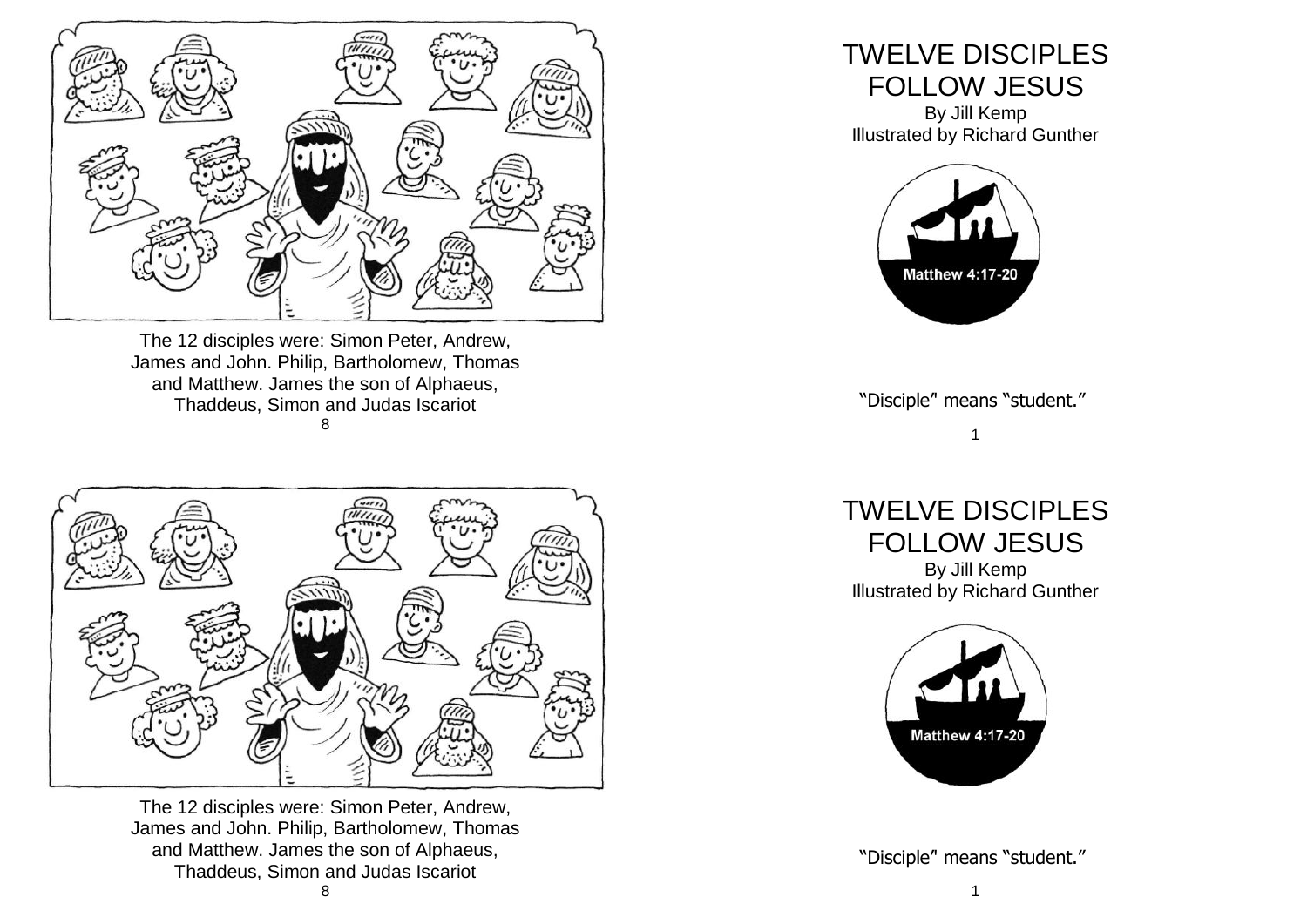

Jesus had 12 special followers called disciples. The first four he found were fishermen. Simon (Peter) and Andrew left their fishing and their families and followed Jesus.  $\mathfrak{D}$ 



Last of all, Jesus chose Judas Iscariot. He loved money more than he loved God and he was the disciple who betrayed Jesus. Matthew, John and Peter wrote some of the Bible. 7



Jesus had 12 special followers called disciples. The first four he found were fishermen. Simon (Peter) and Andrew left their fishing and their families and followed Jesus.

![](_page_1_Picture_6.jpeg)

Last of all, Jesus chose Judas Iscariot. He loved money more than he loved God and he was the disciple who betrayed Jesus. Matthew, John and Peter wrote some of the Bible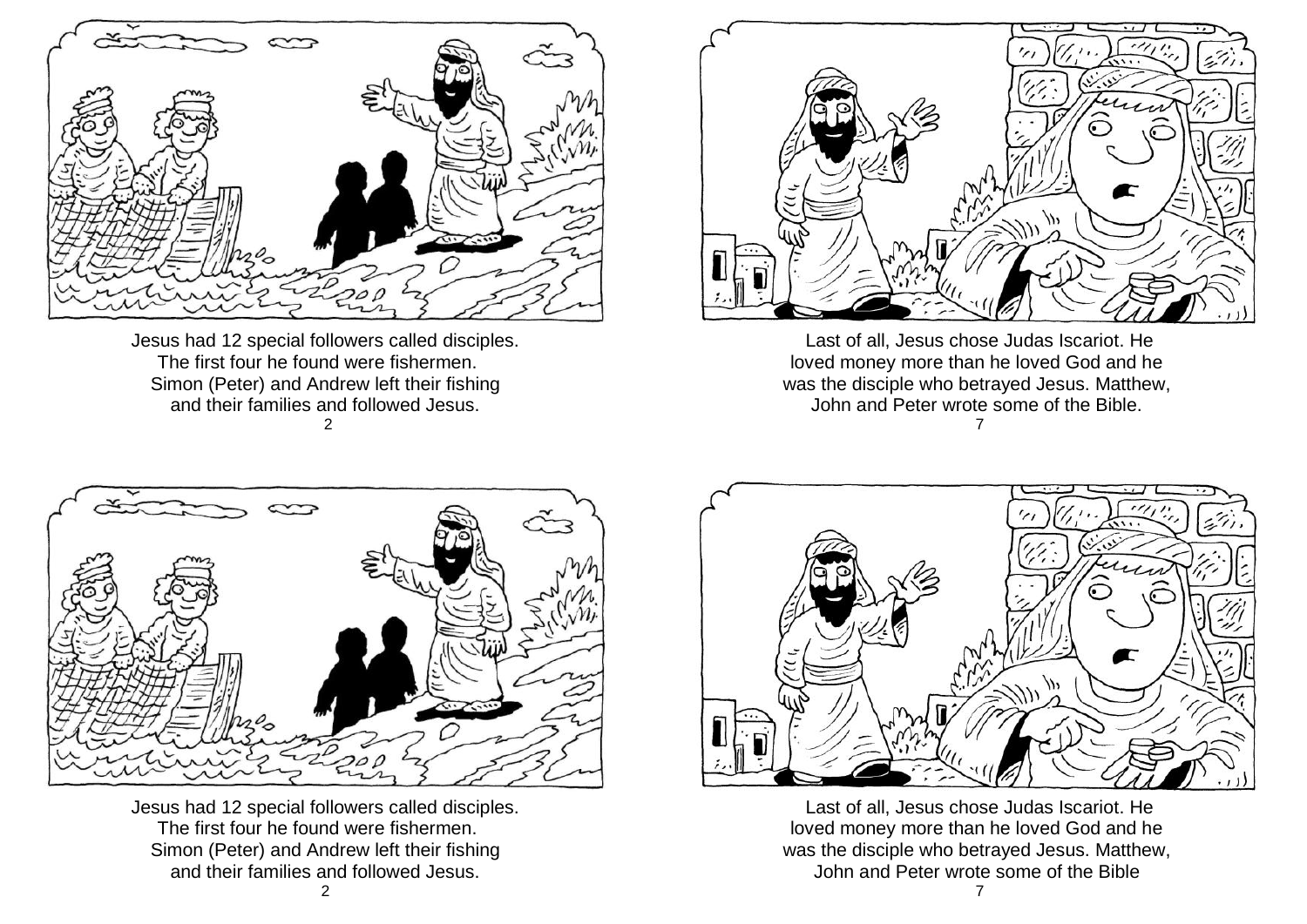![](_page_2_Figure_0.jpeg)

Thomas came when Jesus called him. He and James also left everything behind when they went and followed Jesus. The disciples were Jesus' helpers. 6

![](_page_2_Picture_2.jpeg)

James and John were on the sea of Galilee in their boat, fishing with their father Zebedee, when Jesus called them to follow him. Straight away, they chose to go. 3

![](_page_2_Picture_4.jpeg)

Thomas came when Jesus called him. He and James also left everything behind when they went and followed Jesus. The disciples were Jesus' helpers.

![](_page_2_Picture_6.jpeg)

James and John were on the sea of Galilee in their boat, fishing with their father Zebedee, when Jesus called them to follow him. Straight away, they chose to go.